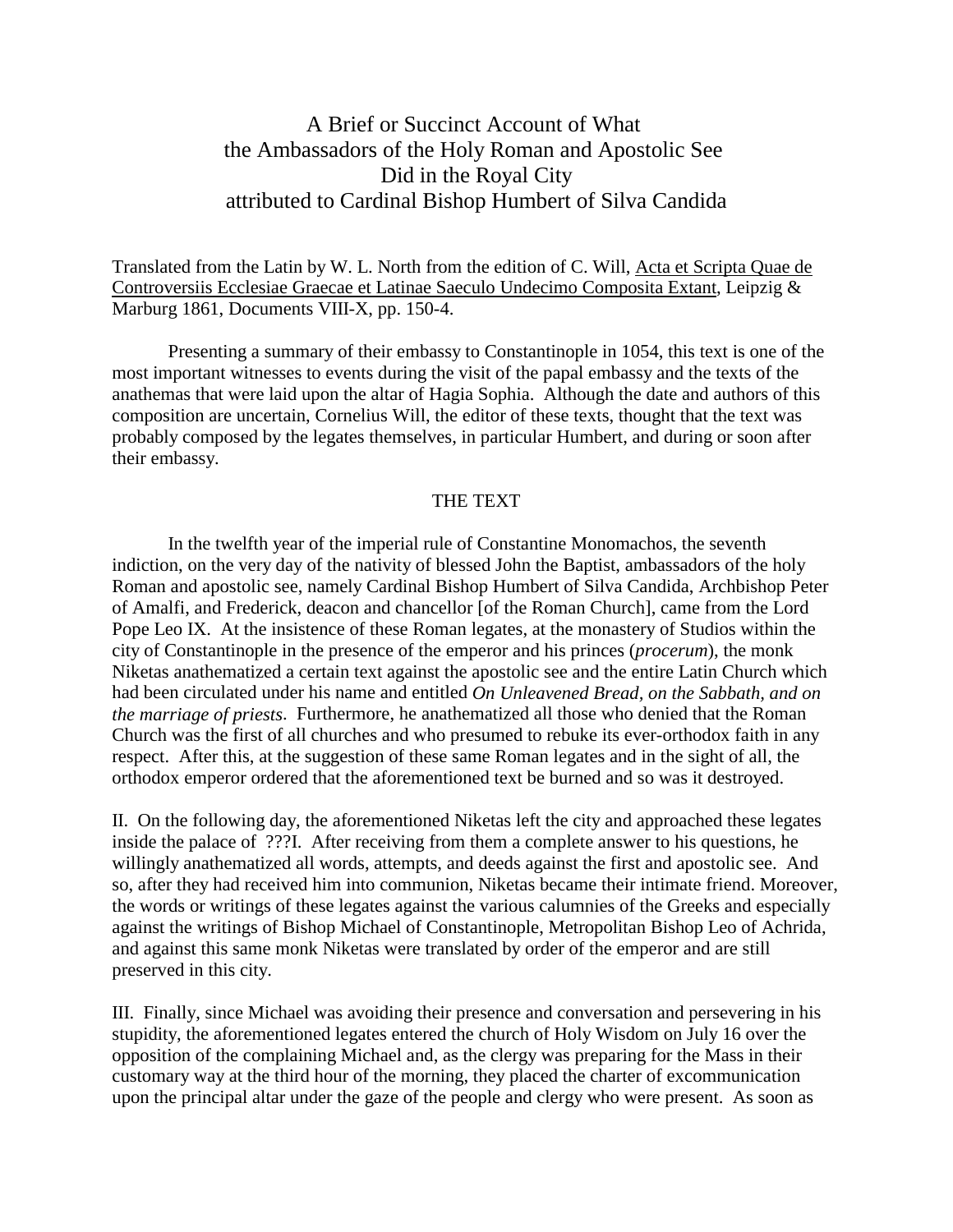they left [the church], they knocked the dust from their feet as a sign (*testimonium*) to them, proclaiming in accordance with the saying of the Gospel: *Let God see and judge*. (Mt. 10:14) Then, once the Latin churches in Constantinople had been set in order and an anathema issued against all those who took communion from then on from the hand of a Greek who condemned the Roman sacrifice, they were received in the kiss of peace of the orthodox emperor and with his license and imperial gifts, they started back in haste to St Peter and their homes on July 18. But because of the excessive pressure of the entreaties of Michael, who promised that he would finally debate with them, the emperor was compelled to summon them back on July 20 from Solembria with his letters. Returning on that very day, they made a detour to the palace of ???I. When the heresiarch Michael learned that they had returned, he tried to lead them on the following day into the church of Holy Wisdom as if to a council so that, when their charter was displayed, which he had utterly corrupted in translating it, they might be destroyed there by the people. Taking precautions against this, the prudent emperor did not want any council to be held unless he himself was present. And since Michael opposed this in every way, the Emperor ordered that these legates quickly depart. And this was done. In the end, the poisonous Michael, lamenting that his plots did not go forward, aroused a tremendous rebellion against the emperor, inasmuch as his will had aided the legates. Consequently, the emperor was compelled to hand over to Michael the Latins' interpreters, namely Paul and his son Smaragdus, blinded and tonsured. And thus he settled the riots. But after sending his men after the legates, the emperor received an authentic (*veracissimum*) copy of the excommunication which was sent to him from a city of the Russians, showed it to the citizens, and discovered and convicted Michael for having falsified the legates' charter. Thus angered, he expelled Michael's friends and relatives, now deprived of their offices, from the palace and to this very day he still retains a deep hostility against him.

This is the exemplar of the charter of excommunication:

## The Excommunication with which Michael Kerularios and his Followers were wounded

Humbert, cardinal bishop of the holy Roman Church by the grace of God; Peter, archbishop of Amalfi; and Frederick, deacon and chancellor, to all the children of the catholic Church.

The holy, primary, and apostolic see of Rome, to which the care of all the churches most especially pertains as if to a head, deigned to make us its ambassadors to this royal city for the sake of the peace and utility of the Church so that, in accordance with what has been written, we might descend and see whether the complaint which rises to its ears without ceasing from this great city, is realized in fact or to know if it is not like this. Let the glorious emperors, clergy, senate, and people of this city of Constantinople as well as the entire catholic Church therefore know that we have sensed here both a great good, whence we greatly rejoice in the Lord, and the greatest evil, whence we lament in misery. For as far as the columns of the imperial power and its honored and wise citizens go, this city is most Christian and orthodox. But as far as Michael, who is called patriarch through an abuse of the term, and the backers of his foolishness are concerned, innumerable tares of heresies are daily sown in its midst. Because like Simoniacs,